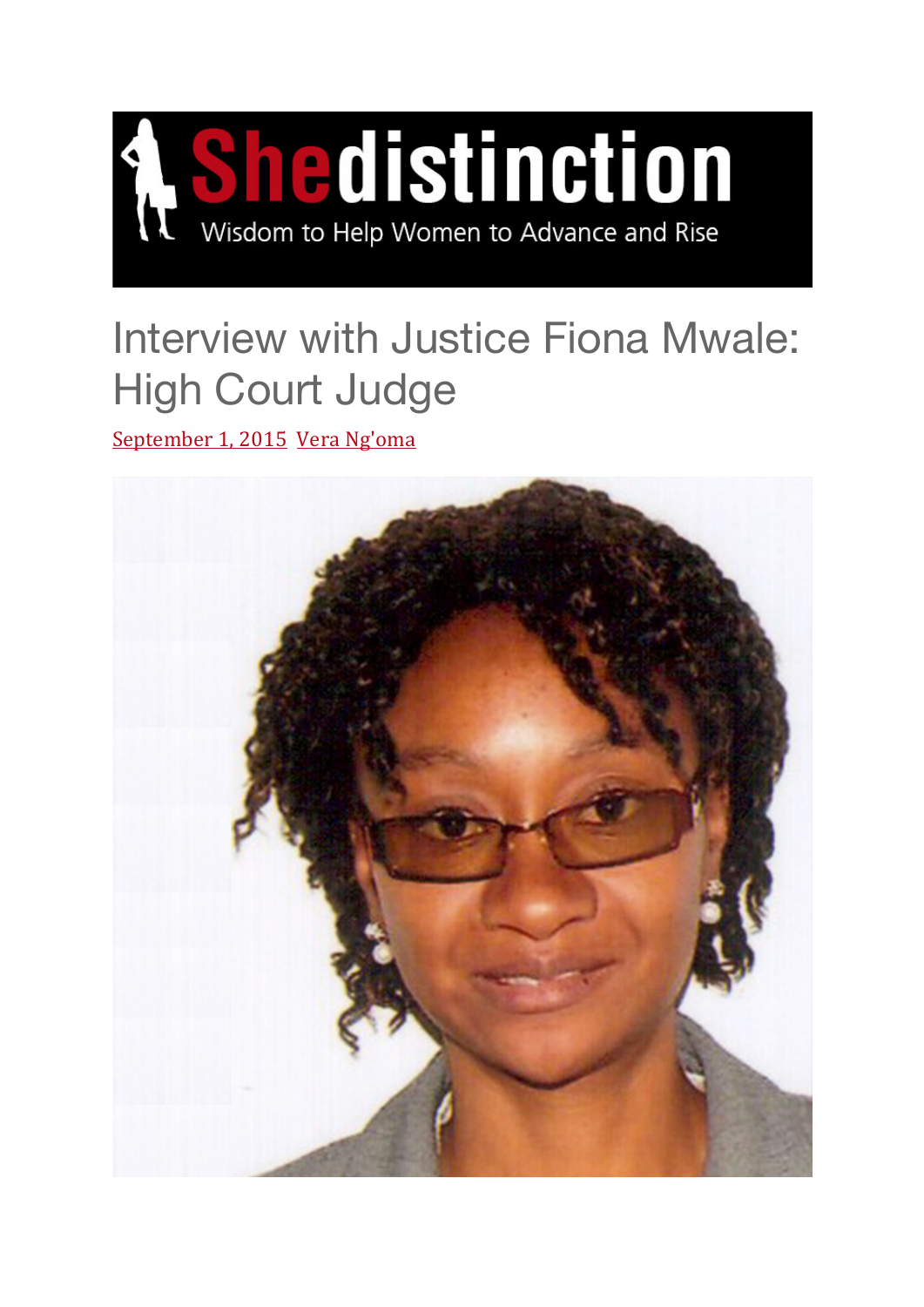*"Success is an attitude. Circumstances are there to challenge us, not bring us down. Whilst I can't do it all, I do my best at what I can"*

*Fiona is a High Court Judge in Malawi. She previously worked as a legal researcher with the Southern African Development (SADC) Tribunal and as Deputy Chief Law Reform officer with the Malawi Law Commission. She has served as President of the Women Lawyers Association of Malawi. Fiona is an accredited trainer on Gender-based Violence and the law on behalf of several United Nations Agencies. She currently serves on the editorial team of the Malawi Law Journal as Associate editor.*

#### **Alice: What would you say is responsible for the level of success you have achieved?**

**Fiona:** I believe consistency and determination are the main driver of my success. I consistently deliver on my assignments and have gained a reputation for this. I make it a point not to let my extremely difficult family situation to get in the way. As a mother, a wife and the carer of a child with a severe disability I have often met with skeptism in terms of my ability to deliver and I have had to prove myself over and over again. This is where consistency and determination come in. I go for very challenging projects and I go over and beyond the call of duty to deliver the best work possible. My education obviously plays a role. Having a post-graduate degree in Law with a Distinction helps my CV to stand out and having studied for both my Bachelor's and Master's degrees at reputable institutions also helps.

### **Alice: You have remained in the Public Sector in Malawi throughout your career which is unusual for a lawyer. What has kept you there?**

**Fiona:** I find work in the Public Service highly fulfilling. It comes with a lot of frustration due to problems with limited resources that make it difficult to operate at times. But the gains are amazing. It puts you in contact with real people on the ground and handling real issues firsthand. At the end of the day, it's all about service delivery and I suppose I am just the type of person that was born to serve. Moving from the Malawi Public Service to regional public service in SADC (Southern Africa Development Community) was a logical step in my progression regarding my dream to work at international level. It is interesting to note that at whatever level, local, regional, or international, the fundamentals are the same and that is to work with the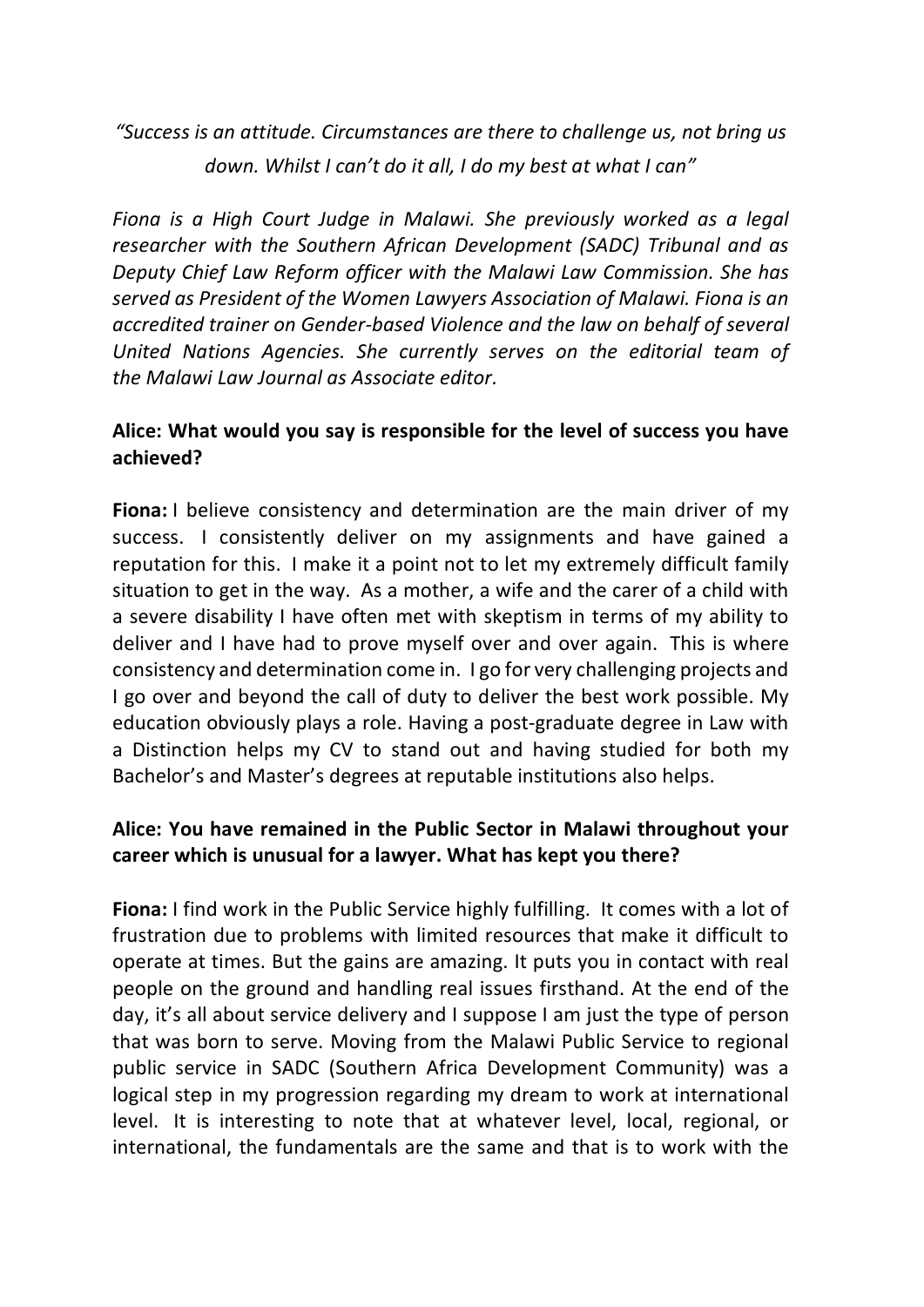same level of dedication to a cause greater than oneself and apply oneself fully.

#### **Alice: How do you balance career and your other life roles?**

**Fiona:** The most important thing for me is to recognize that there really isn't such a thing as a balance. Naturally, if you ask most mothers "What is more important, work or family?" most would say family. But what does it mean to have your family come first? Is it measured by how many hours you spend together? Can it mean providing good opportunities for your children that may require being away for long hours?

I realized a while back that I cannot equate the time I spend at work and the time I spend at home in trying to achieve what most call balance. For me it's about quality. If I must spend time away from my family, I must be able to justify it for the good of the family, for creating opportunities that will make the difference in my children's lives, health and ultimate happiness. In most of my dealings I try to put my children's happiness first, realizing that a happy child is a healthy one and the memories we create now will last longer than any of the other investments money can buy.

#### **Alice: You do actively expose your children to your work; is there a reason?**

**Fiona:** I like to do work that inspires my children and by showing them how to give back to society, they appreciate more why I may have to be away sometimes. At the end of the day, my philosophy is that whilst I can't do it all, I do my best at what I can in a way that does not take away from my family.

## **Alice: If there were one thing you would do differently on the professional front what would it be?**

**Fiona:** I would take on less work and rest more. Whilst I always strive to deliver my best, I often get tired to my own detriment and feel that I would do an even better job if I managed to rest more.

# **Alice: What advice would you give to young women who are starting their professional journeys and young girls who are still in school and who one day want to be like you?**